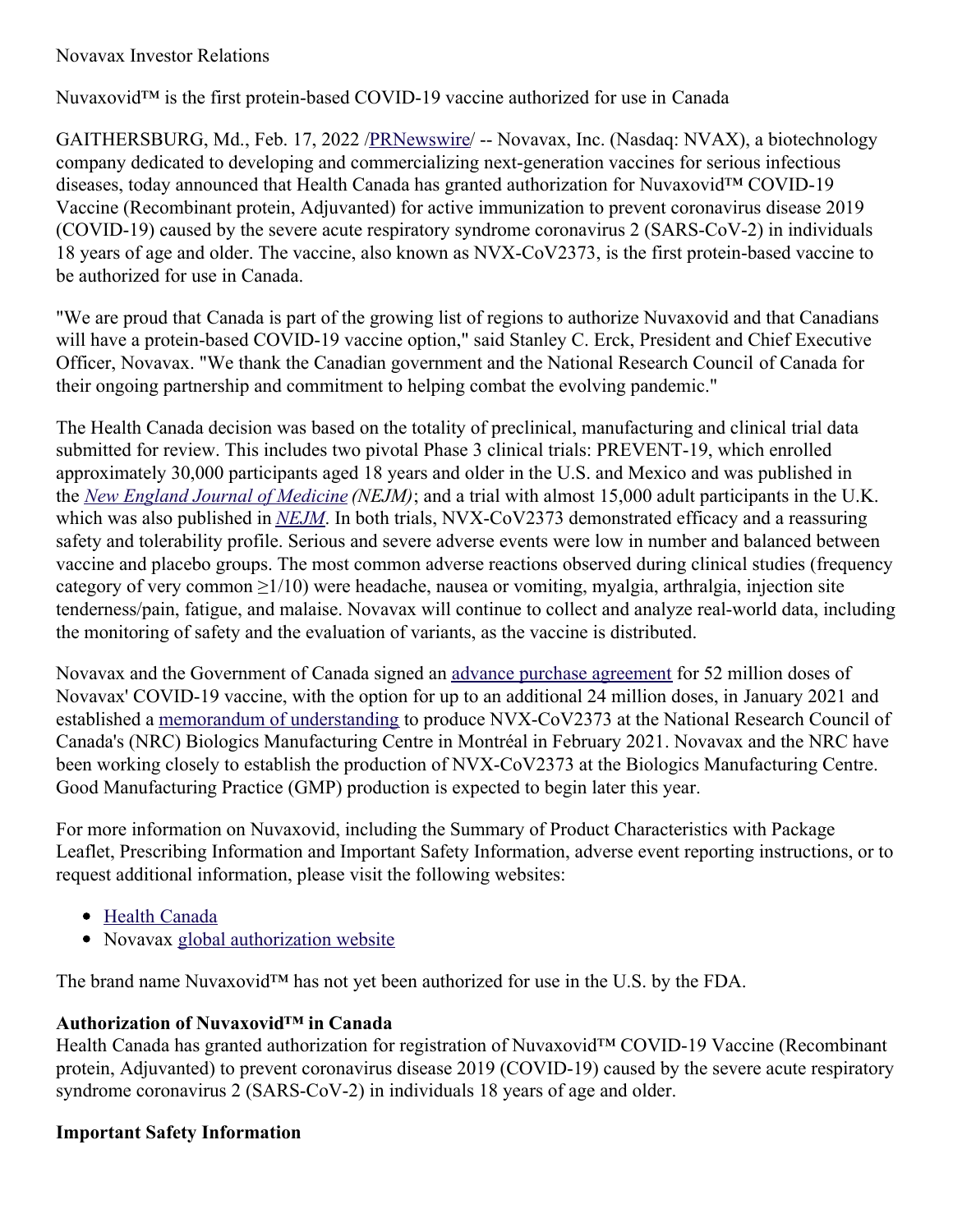- Nuvaxovid<sup>™</sup> is contraindicated in persons who have a hypersensitivity to the active ingredient or to any ingredients in the formulation
- Vaccination should be postponed in individuals suffering from an acute severe febrile illness or acute infection
- Individuals may not be optimally protected until 7 days after their second dose.
- Events of anaphylaxis have been reported with administration of COVID-19 vaccines. Appropriate medical treatment and supervision should be available in case of an anaphylactic reaction following the administration of the vaccine. A second dose of the vaccine should not be given to those who have experienced anaphylaxis to the first dose of Nuvaxovid.
- Nuvaxovid should be given with caution in individuals receiving anticoagulant therapy or those with thrombocytopenia or any coagulation disorder (such as haemophilia) because bleeding or bruising may occur following an intramuscular administration in these individuals.
- The effects with Nuvaxovid may temporarily affect the ability to drive or use machines.
- Immunocompromised persons, including individuals receiving immunosuppressant therapy, may have a diminished immune response to the vaccine.
- Anxiety-related reactions, including vasovagal reactions (syncope), hyperventilation, or stress–related reactions may occur in association with vaccination as a psychogenic response to the needle injection. It is important that precautions are in place to avoid injury from fainting.
- Administration of Nuvaxovid in pregnancy should only be considered when the potential benefits outweigh any potential risks for the mother and fetus.
- The most common adverse reactions observed during clinical studies were injection site tenderness, injection site pain, fatigue, myalgia, headache, malaise, arthralgia, and nausea or vomiting.

# **About NVX-CoV2373**

NVX-CoV2373 is a protein-based vaccine engineered from the genetic sequence of the first strain of SARS-CoV-2, the virus that causes COVID-19 disease. NVX-CoV2373 was created using Novavax' recombinant nanoparticle technology to generate antigen derived from the coronavirus spike (S) protein and is formulated with Novavax' patented saponin-based Matrix-M™ adjuvant to enhance the immune response and stimulate high levels of neutralizing antibodies. NVX-CoV2373 contains purified protein antigen and can neither replicate, nor can it cause COVID-19.

Novavax' COVID-19 vaccine is packaged as a ready-to-use liquid formulation in a vial containing ten doses. The vaccination regimen calls for two 0.5 ml doses (5 mcg antigen and 50 mcg Matrix-M adjuvant) given intramuscularly 21 days apart. The vaccine is stored at 2°- 8° Celsius, enabling the use of existing vaccine supply and cold chain channels. Use of the vaccine should be in accordance with official recommendations.

Novavax has established partnerships for the manufacture, commercialization and distribution of NVX-CoV2373 worldwide. Existing authorizations leverage Novavax' manufacturing partnership with Serum Institute of India (SII), the world's largest vaccine manufacturer by volume. They will later be supplemented with data from additional manufacturing sites throughout Novavax' global supply chain.

## **About Matrix-M™ Adjuvant**

Novavax' patented saponin-based Matrix-M™ adjuvant has demonstrated a potent and well-tolerated effect by stimulating the entry of antigen-presenting cells into the injection site and enhancing antigen presentation in local lymph nodes, boosting immune response.

## **About Novavax**

Novavax, Inc. (Nasdaq: NVAX) is a biotechnology company that promotes improved health globally through the discovery, development and commercialization of innovative vaccines to prevent serious infectious diseases. The company's proprietary recombinant technology platform harnesses the power and speed of genetic engineering to efficiently produce highly immunogenic nanoparticles designed to address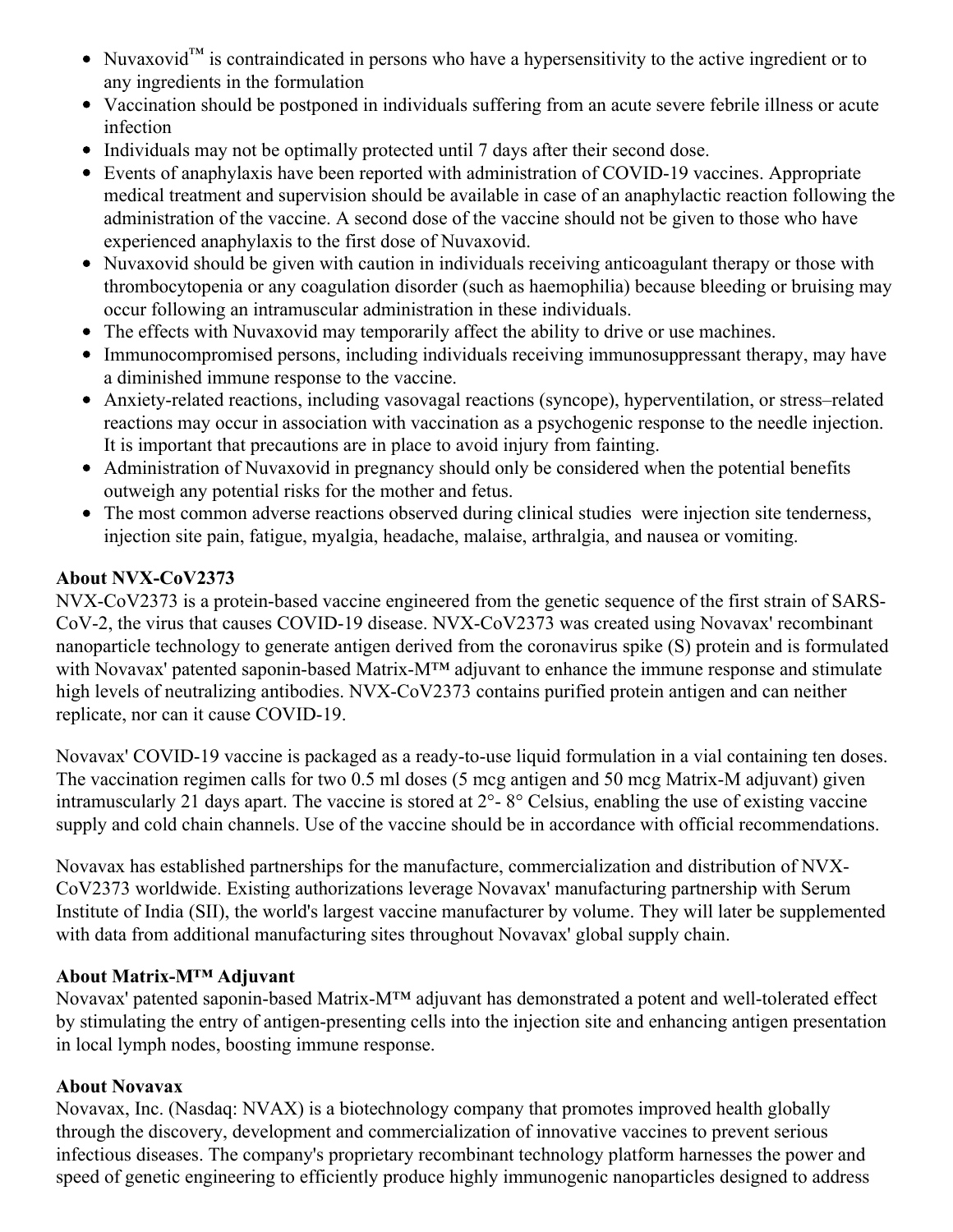urgent global health needs. NVX-CoV2373, the company's COVID-19 vaccine, has received conditional authorization from multiple regulatory authorities globally, including the European Commission and the World Health Organization. The vaccine is also under review by multiple regulatory agencies worldwide. In addition to its COVID-19 vaccine, Novavax is also currently evaluating a COVID-seasonal influenza combination vaccine in a Phase 1/2 clinical trial, which combines NVX-CoV2373 and NanoFlu, its quadrivalent influenza investigational vaccine candidate. These vaccine candidates incorporate Novavax' proprietary saponin-based Matrix-M™ adjuvant to enhance the immune response and stimulate high levels of neutralizing antibodies.

For more information, visit [www.novavax.com](https://c212.net/c/link/?t=0&l=en&o=3447006-1&h=3687261469&u=https%3A%2F%2Fc212.net%2Fc%2Flink%2F%3Ft%3D0%26l%3Den%26o%3D3395501-1%26h%3D2463599076%26u%3Dhttps%253A%252F%252Fc212.net%252Fc%252Flink%252F%253Ft%253D0%2526l%253Den%2526o%253D3392093-1%2526h%253D203886192%2526u%253Dhttps%25253A%25252F%25252Fc212.net%25252Fc%25252Flink%25252F%25253Ft%25253D0%252526l%25253Den%252526o%25253D3387216-1%252526h%25253D3917401194%252526u%25253Dhttps%2525253A%2525252F%2525252Fc212.net%2525252Fc%2525252Flink%2525252F%2525253Ft%2525253D0%25252526l%2525253Den%25252526o%2525253D3260461-1%25252526h%2525253D2897486098%25252526u%2525253Dhttp%252525253A%252525252F%252525252Fwww.novavax.com%252525252F%25252526a%2525253Dwww.novavax.com%252526a%25253Dwww.novavax.com%2526a%253Dwww.novavax.com%26a%3Dwww.novavax.com&a=www.novavax.com) and connect with us on [LinkedIn](https://c212.net/c/link/?t=0&l=en&o=3447006-1&h=2506263970&u=https%3A%2F%2Fc212.net%2Fc%2Flink%2F%3Ft%3D0%26l%3Den%26o%3D3395501-1%26h%3D853375093%26u%3Dhttps%253A%252F%252Fc212.net%252Fc%252Flink%252F%253Ft%253D0%2526l%253Den%2526o%253D3392093-1%2526h%253D1325598136%2526u%253Dhttps%25253A%25252F%25252Fc212.net%25252Fc%25252Flink%25252F%25253Ft%25253D0%252526l%25253Den%252526o%25253D3387216-1%252526h%25253D2935962557%252526u%25253Dhttps%2525253A%2525252F%2525252Fc212.net%2525252Fc%2525252Flink%2525252F%2525253Ft%2525253D0%25252526l%2525253Den%25252526o%2525253D3260461-1%25252526h%2525253D1508558197%25252526u%2525253Dhttps%252525253A%252525252F%252525252Fc212.net%252525252Fc%252525252Flink%252525252F%252525253Ft%252525253D0%2525252526l%252525253Den%2525252526o%252525253D3158017-1%2525252526h%252525253D3702938248%2525252526u%252525253Dhttps%25252525253A%25252525252F%25252525252Fwww.linkedin.com%25252525252Fcompany%25252525252Fnovavax%25252525252F%2525252526a%252525253DLinkedIn%25252526a%2525253DLinkedIn%252526a%25253DLinkedIn%2526a%253DLinkedIn%26a%3DLinkedIn&a=LinkedIn).

#### **Forward-Looking Statements**

Statements herein relating to the future of Novavax, its operating plans and prospects, its partnerships, the ongoing development of NVX-CoV2373, including a COVID-seasonal influenza combination vaccine candidate with NanoFlu, its quadrivalent influenza investigational vaccine candidate, the scope, timing and outcome of future regulatory filings and actions, including Novavax' plans to supplement existing authorizations with data from the additional manufacturing sites in Novavax' global supply chain, the potential impact of Novavax and NVX-CoV2373 in addressing vaccine access, controlling the pandemic, and protecting populations, the efficacy, safety, and intended utilization of NVX-CoV2373, the expected largescale Good Manufacturing Practice production, and the expected delivery of NVX-CoV2373 are forwardlooking statements. Novavax cautions that these forward-looking statements are subject to numerous risks and uncertainties that could cause actual results to differ materially from those expressed or implied by such statements. These risks and uncertainties include challenges satisfying, alone or together with partners, various safety, efficacy, and product characterization requirements, including those related to process qualification and assay validation, necessary to satisfy applicable regulatory authorities; difficulty obtaining scarce raw materials and supplies; resource constraints, including human capital and manufacturing capacity, on the ability of Novavax to pursue planned regulatory pathways; challenges meeting contractual requirements under agreements with multiple commercial, governmental, and other entities; and those other risk factors identified in the "Risk Factors" and "Management's Discussion and Analysis of Financial Condition and Results of Operations" sections of Novavax' Annual Report on Form 10-K for the year ended December 31, 2020 and subsequent Quarterly Reports on Form 10-Q, as filed with the Securities and Exchange Commission (SEC). We caution investors not to place considerable reliance on forward-looking statements contained in this press release. You are encouraged to read our filings with the SEC, available at [www.sec.gov](https://c212.net/c/link/?t=0&l=en&o=3447006-1&h=837539266&u=http%3A%2F%2Fwww.sec.gov%2F&a=www.sec.gov) and [www.novavax.com](https://c212.net/c/link/?t=0&l=en&o=3447006-1&h=886147410&u=http%3A%2F%2Fwww.novavax.com%2F&a=www.novavax.com), for a discussion of these and other risks and uncertainties. The forward-looking statements in this press release speak only as of the date of this document, and we undertake no obligation to update or revise any of the statements. Our business is subject to substantial risks and uncertainties, including those referenced above. Investors, potential investors, and others should give careful consideration to these risks and uncertainties.

#### **Contacts:**

Investors Novavax, Inc. Erika Schultz | 240-268-2022 [ir@novavax.com](mailto:ir@novavax.com)

Solebury Trout Alexandra Roy | 617-221-9197 [aroy@soleburytrout.com](mailto:aroy@soleburytrout.com)

## Media